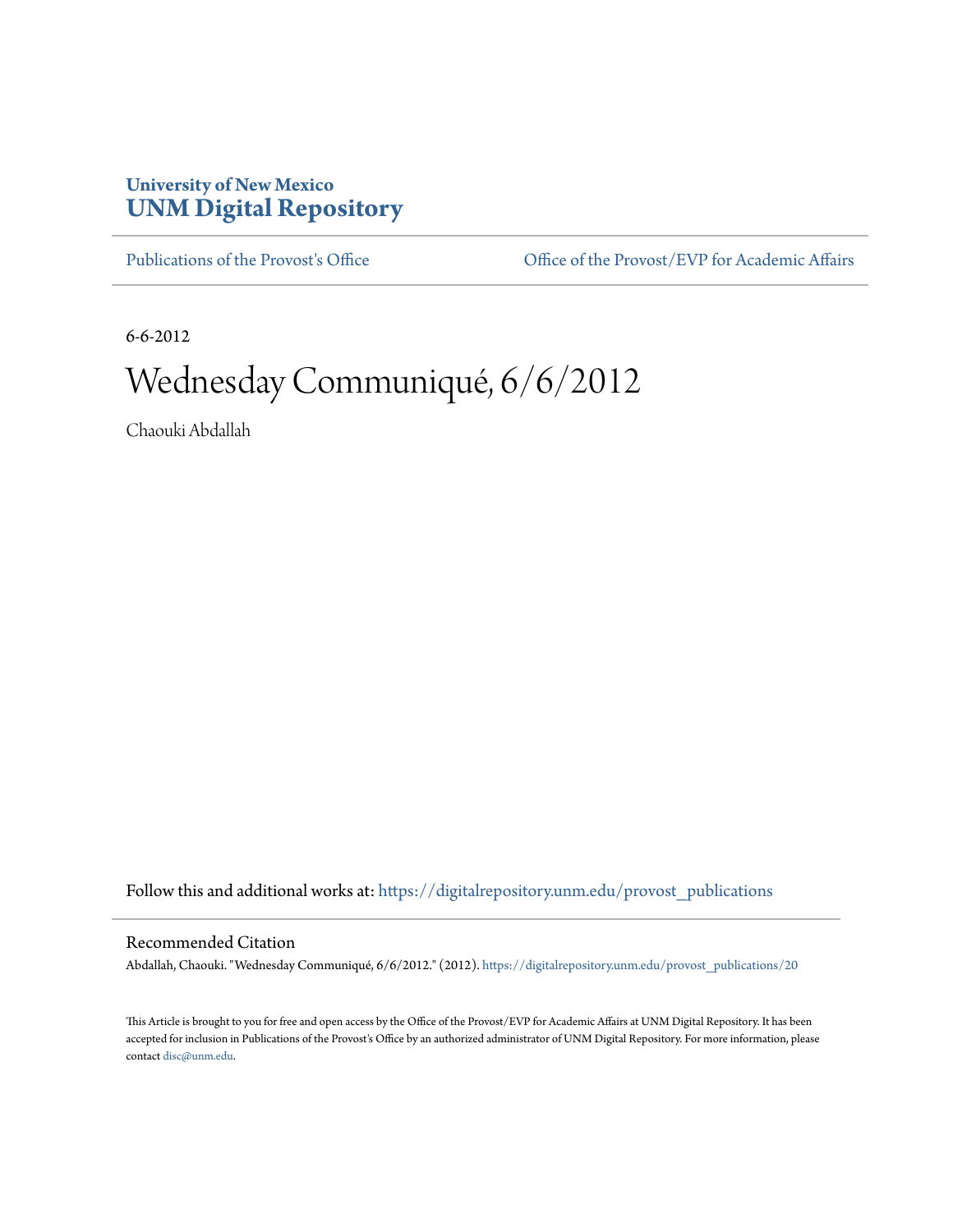

### *WEDNESDAY COMMUNIQUÉ*

#### **June 6, 2012**

**The High School Dropout Problem:** The Corporation for Public Broadcasting launched an initiative to study the high school dropout problem [http://americangraduate.org/.](http://americangraduate.org/) New Mexico's own indicators are as follows: NM ranks 6th in childhood poverty at 27.8%. Our 4th grade reading proficiency increased from 19% percent to 21% from 2003 to 2011, while our 8th grade math proficiency increased from 15% to 24% for the same period. On the other hand, the high school graduation rate decreased from 67.4% to 64.8% from 2002 to 2009. If New Mexico achieves the national high school graduation rate goal of 90%, the additional graduates could deliver an estimated \$64 million in increased annual earnings, \$17 million in increased annual state tax revenues, and \$86 million in gross state product.

**The UNM Academic Dashboard:** is now available and updated continuously at: [http://dashboard.unm.edu/.](http://dashboard.unm.edu/) Much of the information about students, faculty, UNM and finances is or will be made available there. Please take a tour of the site and let us know what you think.

**SAT/ACT** and CLA Tests at UNM: The composite ACT score for NM is 19.8, ahead only of Arizona, Kentucky, Florida, Tennessee, and Mississippi [\(http://www.act.org/newsroom/data/2011/states.html\)](http://www.act.org/newsroom/data/2011/states.html). On the other hand, NM ranks 21st in the nation for total SAT scores [\(http://georgiataxcreditscholarship.org/sat-scores/2011-sat-scores-by](http://georgiataxcreditscholarship.org/sat-scores/2011-sat-scores-by-state.html)[state.html\)](http://georgiataxcreditscholarship.org/sat-scores/2011-sat-scores-by-state.html). Note that most of our students (72%) take the ACT.

UNM participates in the national Collegiate Learning Assessment (CLA). For the 2010-2011 test, 49% of participating freshmen, and 50% of participating seniors, observed scores were at least one standard deviation above expected scores based on entering academic ability and the mean freshman CLA performance at UNM. Thirty percent of freshmen and 28% of seniors scored "well above expected" (at least two standard deviations above expected). The 2010-2011 UNM Seniors' Value-Added CLA Score ranked in the  $75<sup>th</sup>$  percentile nationally, while the 2010-2011 UNM freshmen scored as well as or better than 71% of participating universities nationally. The CLA results are encouraging but also confusing because our freshmen are in the top 29% of all participating schools, while ACT scores point in the other direction.

**Evidence-Based Budgeting:** The US Office of Management and Budget (OMB) advised agencies to include information about how they plan to evaluate the effectiveness of their programs and link their disbursements to evidence in their 2014 budget requests. The Office said a commitment to using evidence would make approval of budget requests more likely. Like our New Mexico funding formula for higher education, the use of outcome metrics will become a federal government tool [\(http://opinionator.blogs.nytimes.com/2012/05/30/worthy-of](http://opinionator.blogs.nytimes.com/2012/05/30/worthy-of-government-funding-prove-it/?hp)[government-funding-prove-it/?hp\)](http://opinionator.blogs.nytimes.com/2012/05/30/worthy-of-government-funding-prove-it/?hp).

**Why Don't We Have More Women in STEM?** This is the question that many scholars and national organizations have been investigating for more than 30 years. An interesting twist on this classical question is provided in the Chronicle article<http://chronicle.com/article/For-Women-to-Think/131547/> and by the accompanying preprint: [http://arxiv.org/pdf/1112.4082.](http://arxiv.org/pdf/1112.4082)

**Graphs & Information:** I have become a fan of the site<http://www.informationisbeautiful.net/> ever since I came across the Billion-O-Gram chart. Another interesting site for graphs is "Graphic Detail" from the Economist magazine [http://www.economist.com/blogs/graphicdetail.](http://www.economist.com/blogs/graphicdetail) One of the more interesting charts is the one titled: China in your hand.

**President Frank's Survey:** Lastly, on Monday, President Frank sent out a brief questionnaire that will help give him some insights into your perspectives on the University. With close to 37,000 students, 21,000 employees and more than 140,000 active alumni, the UNM community has a rich and diverse pool from which to learn.